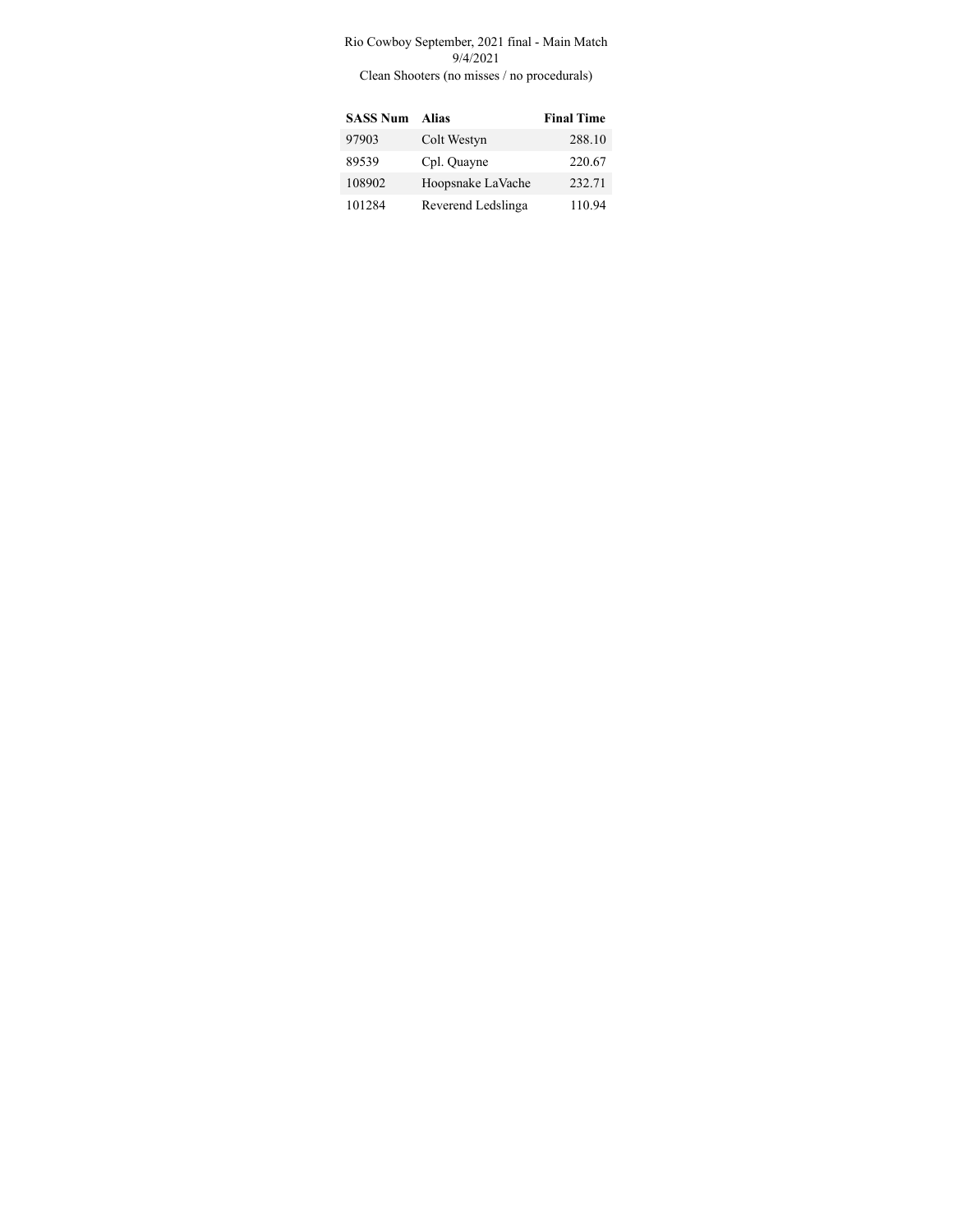## Rio Cowboy September, 2021 final - Main Match 9/4/2021 Detailed Match Results (by time)

| Match  |                        |                | Final    |      |                |                |                                  | Stage 1             |                |                |                 |        | Stage 2                                   |                       |                |                |                 |                 | Stage 3        |                       |              |                |                |                                | Stage 4        |           |                          |                |          |                                           | Stage 5 |                       |                |                |                                           | Stage 6         |                       |               |
|--------|------------------------|----------------|----------|------|----------------|----------------|----------------------------------|---------------------|----------------|----------------|-----------------|--------|-------------------------------------------|-----------------------|----------------|----------------|-----------------|-----------------|----------------|-----------------------|--------------|----------------|----------------|--------------------------------|----------------|-----------|--------------------------|----------------|----------|-------------------------------------------|---------|-----------------------|----------------|----------------|-------------------------------------------|-----------------|-----------------------|---------------|
| Finish | <b>Alias</b>           | Category       | Time     | Rank | Raw            | М              |                                  | $P \mid B \mid Fin$ | Rank   Raw     |                |                 | $+M$ . |                                           | $P \mid B \mid Fin$   | Rank           | Raw            | M               | P               | $B$   Fin      |                       | Rank   Raw   |                | $M \mid P$     |                                |                | $B$   Fin |                          | Rank   Raw     | M        | P                                         |         | $\vert$ B $\vert$ Fin | Rank           | Raw            | M   P                                     |                 | B Fin                 | Rank          |
|        | 1 Reverend Ledslinga   | <b>SH</b>      | 110.94   | 9    | $17.73 \pm 0$  |                | 0 <sup>1</sup><br>$\overline{0}$ | 17.73               | 2              | 16.60          | $\vert 0 \vert$ |        | $\begin{array}{c c} 0 & 0 \\ \end{array}$ | 16.60                 |                | 19.67          | $\vert 0 \vert$ | $\Omega$        | $\overline{0}$ | 19.67                 | 2            | $19.58 \mid 0$ |                | $\overline{0}$<br>$\mathbf{0}$ |                | 19.58     |                          | 18.52 0        |          | 0 <sup>10</sup>                           |         | 18.52                 | 2              | $18.84 \mid 0$ | $\begin{array}{c c} 0 & 0 \end{array}$    |                 | 18.84                 |               |
|        | $2$ Leadfinger         | <b>SH</b>      | 131.69   | 21   | 16.01          | $\Omega$       | 0 <sup>1</sup>                   | 16.01               |                | $21.68$ 0      |                 |        |                                           | $0 \mid 0 \mid 21.68$ | $\overline{4}$ | 15.74          |                 | 0 <sup>10</sup> |                | 20.74                 |              | $25.96 \mid 0$ |                | $\bf{0}$<br>$\Omega$           |                | 25.96     | $\overline{4}$           | $18.56 \mid 0$ |          | 0 <sup>10</sup>                           |         | 18.56                 | $\mathcal{E}$  | $18.74$   2    | 0 <sup>10</sup>                           |                 | 28.74                 |               |
|        | 3 Sassy Dancer         | LV             | 136.79   | 19   | 21.92          |                | 0 <sup>1</sup>                   | 26.92               | 6              | $19.95 \mid 0$ |                 |        | $\begin{array}{c c} 0 & 0 \\ \end{array}$ | 19.95                 | $\overline{3}$ | $18.63 \mid 0$ |                 | 0 <sup>10</sup> |                | 18.63                 |              | 21.80          |                | $\mathbf{0}$<br>$\mathbf{0}$   |                | 26.80     | 5                        | $18.27$ 0      |          | 0 <sup>10</sup>                           |         | 18.27                 |                | 21.22          | 0 <sup>10</sup>                           |                 | 26.22                 | $\mathcal{R}$ |
|        | 4   Etta Mae           | LH             | 161.87   | 30   | 22.37          | $\overline{0}$ | $\overline{0}$<br>$\Omega$       | 22.37               | $\overline{3}$ | 24.92 0        |                 |        |                                           | 0 0 24.92             | $\sim$         | $23.75 \mid 0$ |                 | $01$ 0          |                | 23.75                 |              | 24.82          |                | $\Omega$<br>$\Omega$           |                | 29.82     | -6                       | 30.15          |          | 0 <sup>10</sup>                           |         | 35.15                 | 10             | $25.86 \mid 0$ | 0 <sup>10</sup>                           |                 | 25.86                 | 2             |
|        | 5 Hells Comin          | <b>SH</b>      | 172.85   | 37   | 21.92          |                | 0 <sup>1</sup>                   | 26.92               | 6              | $17.13 \mid 0$ |                 |        | $\begin{array}{c c} 0 & 0 \\ \end{array}$ | 17.13                 | 2              | 20.20          |                 | 0 <sup>1</sup>  |                | 25.20                 |              | $21.74$ 0      |                | $\overline{0}$                 | $\overline{0}$ | 21.74     | 2                        | $44.60$   2    |          | 0 <sup>10</sup>                           |         | 54.60                 | 17             | $17.26$   2    | 0 <sup>10</sup>                           |                 | 27.26                 |               |
|        | 6 Colt Laredo          | MD             | 177.01   | 48   | 22.97          |                | 0 <sup>10</sup>                  | 27.97               | 8              | $26.43 \mid 0$ |                 |        |                                           | 0 0 26.43             | 8              | $31.16 \mid 0$ |                 |                 |                | $0 \mid 0 \mid 31.16$ | $\mathbf{Q}$ | $24.72 \mid 0$ |                | $\Omega$                       | $\overline{0}$ | 24.72     | $\overline{\mathcal{E}}$ | 32.72          |          | 0 <sup>10</sup>                           |         | 37.72                 | 13             | 24.01          |                                           |                 | 0 0 29.01             |               |
|        | 7 Frank Stilwell       | SD.            | 192.37   | 52   | 25.01          | $\overline{2}$ | $\overline{0}$<br>$\theta$       | 35.01               | 12             | $26.36 \mid 0$ |                 |        | $\begin{array}{c c} 0 & 0 \\ \end{array}$ | 26.36                 |                | 25.78          |                 | 0 <sup>1</sup>  |                | 30.78                 |              | 36.49          |                | $\theta$                       | $\overline{0}$ | 41.49     | 13                       | 26.30          |          | 0 <sup>10</sup>                           |         | 31.30                 |                | $27.43 \mid 0$ | 0 <sup>10</sup>                           |                 | 27.43                 | 5             |
|        | 8 Claudia Feather      | LH             | 197.79   | 54   | 23.52          | $\overline{0}$ | 0 <sup>1</sup>                   | 23.52               | 5              | $26.26 \mid 0$ |                 |        | 0 <sup>10</sup>                           | 26.26                 | 6              | $25.15 \mid 0$ |                 | 0 <sup>1</sup>  |                | 25.15                 |              | 27.81          |                | $\mathbf{0}$<br>$\theta$       |                | 32.81     | 9                        | $31.49$ 3      |          | 0 <sup>10</sup>                           |         | 146.49                | 15             | $33.56$   2    |                                           | 0 <sup>10</sup> | 43.56                 | 14            |
|        | 9   Katie Lawless      | L.9            | 198.23   | 55   | $32.45 \mid 0$ |                | $\Omega$<br>$\Omega$             | 32.45               | 10             | 28.84          |                 |        |                                           | $0 \mid 0$ 33.84      | 10             | $36.89 \mid 0$ |                 | $\Omega$        | $\overline{0}$ | 36.89                 | 13           | 32.01          |                | $\Omega$<br>$\theta$           |                | 37.01     | 10                       | $26.95 \mid 0$ |          | 0 <sup>10</sup>                           |         | 26.95                 | $\overline{4}$ | $31.09 \mid 0$ | 0 <sup>10</sup>                           |                 | 31.09                 |               |
|        | 10   Kenny Reds        | CAB            | 200.75   | 53   | 23.37 0        |                | 0 <sup>10</sup>                  | 23.37               | $\overline{4}$ | 23.12          |                 |        |                                           | $0 \mid 0 \mid 28.12$ | 9              | $29.09 \mid 0$ |                 | 0 <sup>10</sup> |                | 29.09                 |              | $37.24 \mid 0$ |                | $\theta$                       | $\overline{0}$ | 37.24     | 11                       | $30.87 \mid 0$ |          | 0 <sup>10</sup>                           |         | 30.87                 | 6              | $27.06$ 5      | 0 <sup>10</sup>                           |                 | 52.06                 | 16            |
|        | 11 Dusty K-Bar         | SG             | 207.72   | 60   | 28.89          | $\overline{0}$ | 0 <sup>10</sup>                  | 28.89               | 9              | 31.49          |                 |        | 0                                         | 46.49                 | 16             | $31.54 \mid 0$ |                 | $\Omega$        | $\overline{0}$ | 31.54                 | 10           | 30.67          | $\overline{0}$ | $\mathbf{0}$<br>$\Omega$       |                | 30.67     | $7\phantom{.0}$          | $34.79 \mid 0$ |          | 0 <sup>10</sup>                           |         | 34.79                 | $\overline{Q}$ | $35.34 \mid 0$ | $\begin{array}{c c} 0 & 0 \end{array}$    |                 | 35.34                 | 9             |
|        | 12   Windy City Red    | SD.            | 210.02   | 63   | 32.67          |                | 0 <sup>1</sup>                   | 37.67               | 15             | $34.34 \mid 0$ |                 |        |                                           | 0 0 34.34             | 11             | 25.84          | $\sqrt{2}$      |                 |                | $0 \mid 0$ 35.84      | 11           | $30.73 \mid 0$ |                | $\mathbf{0}$<br>$\Omega$       |                | 30.73     | 8                        | $30.12 \mid 0$ |          | 0 <sup>10</sup>                           |         | 30.12                 | $\sim$         | 26.32          |                                           |                 | $1 \mid 0 \mid 41.32$ | 13            |
|        | 13   Cpl. Quayne       | <b>SD</b>      | 220.67   | 71   | 34.22          | $\overline{0}$ | $\overline{0}$<br>$\mathbf{0}$   | 34.22               | 11             | 36.49          | $\overline{0}$  |        |                                           | 0 0 36.49             | 13             | $35.95 \mid 0$ |                 | 0 <sup>10</sup> |                | 35.95                 | 12           | $38.53 \mid 0$ |                | $\Omega$                       | $\mathbf{0}$   | 38.53     | 12                       | $36.77$ 0      |          | $\begin{array}{c c} 0 & 0 \\ \end{array}$ |         | 36.77                 | 12             | $38.71$ 0      | $\begin{array}{c c} 0 & 0 \\ \end{array}$ |                 | 38.71                 | 11            |
|        | 14   Hoopsnake LaVache | GF             | 232.71   | 73   | $35.75 \mid 0$ |                | 0 <sup>10</sup>                  | 35.75               | 13             | $36.31 \mid 0$ |                 |        |                                           | 36.31                 | 12             | $41.95 \mid 0$ |                 | $01$ 0          |                | 41.95                 | 15           | $45.76 \pm 0$  |                | $\mathbf{0}$<br>$\Omega$       |                | 45.76     | 15                       | $34.49 \mid 0$ |          | 0 <sup>10</sup>                           |         | 34.49                 | 8              | $38.45 \mid 0$ | 0 <sup>10</sup>                           |                 | 38.45                 | 10            |
|        | 15 Paca McMasteers     | MS             | 242.82   | 80   | $37.54 \mid 0$ |                | 0 <sup>10</sup>                  | 37.54               | 14             | 39.69          |                 |        |                                           | $0 \ 0 \ 44.69$       | 15             | 35.45          |                 |                 |                | $0 \mid 0 \mid 40.45$ | 14           | 39.81          |                | $\mathbf{0}$<br>$\Omega$       |                | 44.81     | 14                       | $35.86 \mid 0$ |          |                                           |         | 0 0 35.86             | 11             | $39.47$ 0      |                                           |                 | 0 0 39.47             | 12            |
|        | 16 Colt Westyn         | M <sup>9</sup> | 288.10   | 98   | 44.25          | $\Omega$       | 0 <sup>10</sup>                  | 44.25               | 16             | $46.62$   0    |                 |        | 0 0                                       | 46.62                 | 17             | $49.68 \mid 0$ |                 | 0 <sup>10</sup> |                | 49.68                 | 16           | $47.11$ 0      |                | $\Omega$                       | $\overline{0}$ | 47.11     | 16                       | $47.80 \pm 0$  |          | 0 <sup>10</sup>                           |         | 47.80                 | 16             | $52.64 \mid 0$ | 0 <sup>10</sup>                           |                 | 52.64                 | 17            |
|        | 17   Superstition Slim | MD             | 291.75   | 95   | 44.29          |                | $\Omega$<br>$\overline{0}$       | 49.29               | 17             | 38.34          | $\overline{0}$  |        | 0 0                                       | 38.34                 | 14             | 46.58          |                 | 0 <sup>1</sup>  |                | 51.58                 | 17           | $53.28$ 2      |                | $\mathbf{0}$<br>$\theta$       |                | 63.28     | 18                       | $42.72 \ 0$    |          | 0 <sup>10</sup>                           |         | 42.72                 | 14             | $46.54 \pm 0$  | 0 <sup>10</sup>                           |                 | 146.54                | 15            |
|        | 18   Katie Rose        | LW             | 365.10   | 110  | $54.60 \mid 0$ |                | 0 <sup>10</sup>                  | 54.60               | 18             | $56.56 \mid 0$ |                 |        | 0 0                                       | 56.56                 | 19             | 63.29          | $\overline{0}$  | 0 <sup>1</sup>  |                | 63.29                 | 19           | 59.35 0        |                | $\mathbf{0}$<br>$\Omega$       |                | 59.35     | 17                       | $67.26$ 0      |          |                                           |         | $0 \mid 0 \mid 67.26$ | 19             | 59.04          | 0 <sup>10</sup>                           |                 | 64.04                 | 18            |
|        | 19   Major Schneider   | MW             | 398.92   | 111  | 62.26          |                | 0 <sup>1</sup><br>$\mathbf{0}$   | 67.26               | 19             | 50.68          |                 |        |                                           | 55.68                 | 18             | $53.07 \mid 0$ |                 | 0 <sup>10</sup> |                | 53.07                 | 18           | 70.47          |                | $\theta$                       | $\overline{0}$ | 75.47     | 19                       | $57.76 \mid 0$ |          | $\begin{array}{c c} 0 & 0 \\ \end{array}$ |         | 57.76                 | 18             | $59.68$ 6      | $\begin{array}{c c} 0 & 0 \\ \end{array}$ |                 | 89.68                 | 19            |
|        | 20 Judah Macabee (MDO) | <b>FM</b>      | 5.999.94 | 120  | 32.60          |                | 0 <sup>10</sup>                  | 999.99              | 20             | 35.27          | $\bf{0}$        |        | 0 <sup>10</sup>                           | 999.99                | 20             | 36.17          |                 | 0 <sup>10</sup> |                | 999.99                | 20           | 40.70          |                | $\Omega$<br>$\Omega$           |                | 999.99    | 20                       | <b>DNF</b>     | $\Omega$ | 0 <sup>10</sup>                           |         | 999.99                | 20             | <b>DNF</b>     | $0 10 10$                                 |                 | 999.99                | 20            |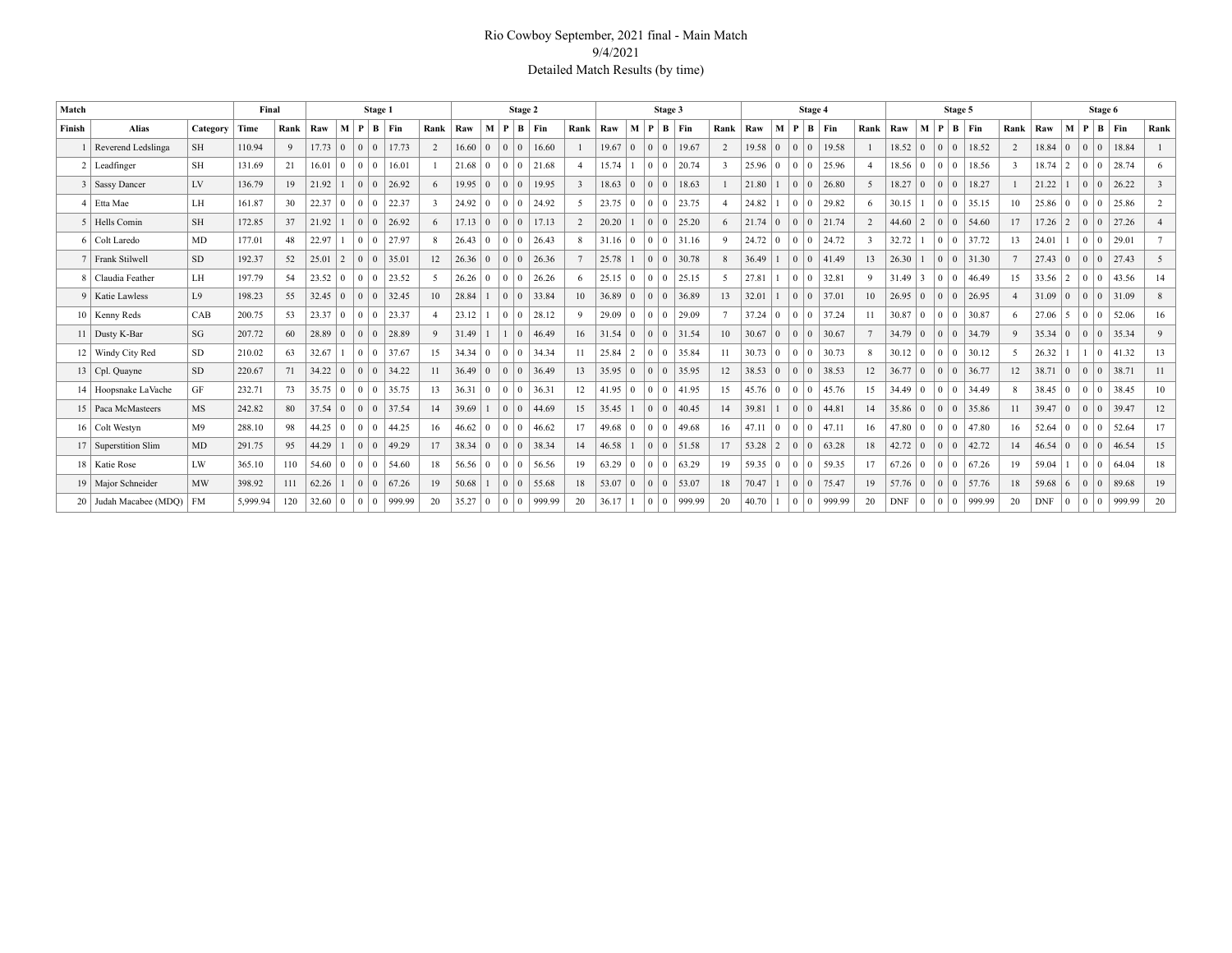## Rio Cowboy September, 2021 final - Main Match 9/4/2021 Match Results (category by time)

49'er (49+)

| Match  |                         |                | Final  |      | Stage 1 |      | Stage 2 |      | Stage 3 |      | Stage 4 |      | Stage 5    |      | Stage 6 |      |
|--------|-------------------------|----------------|--------|------|---------|------|---------|------|---------|------|---------|------|------------|------|---------|------|
| Finish | Alias<br><b>Ategory</b> |                | Time   | Rank | Fin     | Rank | Fin     | Rank | Fin     | Rank | Fin     | Rank | Fin        | Rank | Fin     | Rank |
|        | Colt Westyn             | M <sub>9</sub> | 288.10 | 98   | 44.25   | 16   | 46.62   |      | 49.68   | 16   | 17.11   | .6   | 47.80<br>4 | 16   | 52.64   |      |

## Cattle Baron (75+)

| Match  |                          |     | Final       |      | Stage 1        |      | Stage 2 |      | <b>Stage 3</b> |      | Stage 4 |      | Stage 5 |      | Stage 6 |      |
|--------|--------------------------|-----|-------------|------|----------------|------|---------|------|----------------|------|---------|------|---------|------|---------|------|
| Finish | Alias<br><b>Category</b> |     | <b>Time</b> | Rank | Fin            | Rank | Fin     | Rank | Fin            | Rank | Fin     | Rank | Fin     | Rank | Fin     | Rank |
|        | Kenny Reds               | CAB | 200.75      | ັບ   | 22.77<br>ر. رے |      | 28.12   |      | 29.09          | -    | 37.24   |      | 30.87   |      | 52.06   | 10   |

Duelist

| Match  |                   |                 | Final  |      | Stage 1 |                | Stage 2 |      | Stage 3 |                    | Stage 4 |      | <b>Stage 5</b>                        |                | Stage 6 |      |
|--------|-------------------|-----------------|--------|------|---------|----------------|---------|------|---------|--------------------|---------|------|---------------------------------------|----------------|---------|------|
| Finish | Alias             | <b>lategory</b> | Time   | Rank | Fin     | Rank           | Fin     | Rank | Fin     | Rank               | Fin     | Rank | Fin                                   | Rank           | Fin     | Rank |
|        | Colt Laredo       | MD              | 177.01 | 48   | 27.97   |                | 26.43   |      | 31.16   | $\curvearrowright$ | 24.72   |      |                                       | 1 <sub>2</sub> | 29.01   |      |
|        | Superstition Slim | MD              | 291.75 | 95   | 49.29   | $\overline{z}$ | 38.34   |      | 51.58   | $\sim$             | 63.28   | 18   | $\sqrt{2}$<br>$\mathbf{a}$<br>∸ 4∠. . |                | 46.54   |      |

Frontiersman

| Match  |                     |           | Final    |      | Stage 1 |      | Stage 2 |      | Stage 3 |      | Stage 4 |      | Stage 5 |      | Stage 6 |      |
|--------|---------------------|-----------|----------|------|---------|------|---------|------|---------|------|---------|------|---------|------|---------|------|
| Finish | Alias               | `ategory  | Time     | Rank | Fin     | Rank | Fin     | Rank | Fin     | Rank | Fin     | Rank | Fin     | Rank | Fin     | Rank |
|        | Judah Macabee (MDO) | <b>FM</b> | 5,999.94 | 120  | 999.99  | 20   | 999.99  | 20   | 999.99  | 20   | 999.99  | 20   | 999.99  | 20   | 999.99  | 20   |

Gunfighter

| Match  |                   |    | Final  |              | Stage 1           |        | Stage 2 |                        | Stage 3 |                   | Stage 4          |      | Stage 5 |      | Stage 6 |                |
|--------|-------------------|----|--------|--------------|-------------------|--------|---------|------------------------|---------|-------------------|------------------|------|---------|------|---------|----------------|
| Finish | Alias             |    | Time   | Rank         | Fin               | Rank   | Fin     | Rank                   | Fin     | Rank              | Fin              | Rank | Fin     | Rank | Fin     | Rank           |
|        | Hoopsnake LaVache | GF | 232.71 | $\mathbf{z}$ | 3575<br>- ا . د ر | $\sim$ | 36.31   | 1 <sub>2</sub><br>- 12 | 41.95   | $\epsilon$<br>. . | 45.76<br>TJ. / U |      | 34.49   |      | 38.45   | $\overline{0}$ |

Lady 49'er (49+)

| Match  |               |                 | <b>Final</b> |         | Stage 1 |      | Stage 2 |      | Stage 3 |               | Stage 4 |      | Stage 5 |      |       | Stage 6 |
|--------|---------------|-----------------|--------------|---------|---------|------|---------|------|---------|---------------|---------|------|---------|------|-------|---------|
| Finish | Alias         | <b>Category</b> | Time         | Rank    | Fin     | Rank | Fin     | Rank | Fin     | Rank          | Fin     | Rank | Fin     | Rank | Fin   | Rank    |
|        | Katie Lawless | L <sub>9</sub>  | 198.23       | 55<br>ັ | 32.45   | 10   | 33.84   | 10   | 36.89   | $\sim$<br>l 3 | 37.01   | 10   | 26.95   |      | 31.09 |         |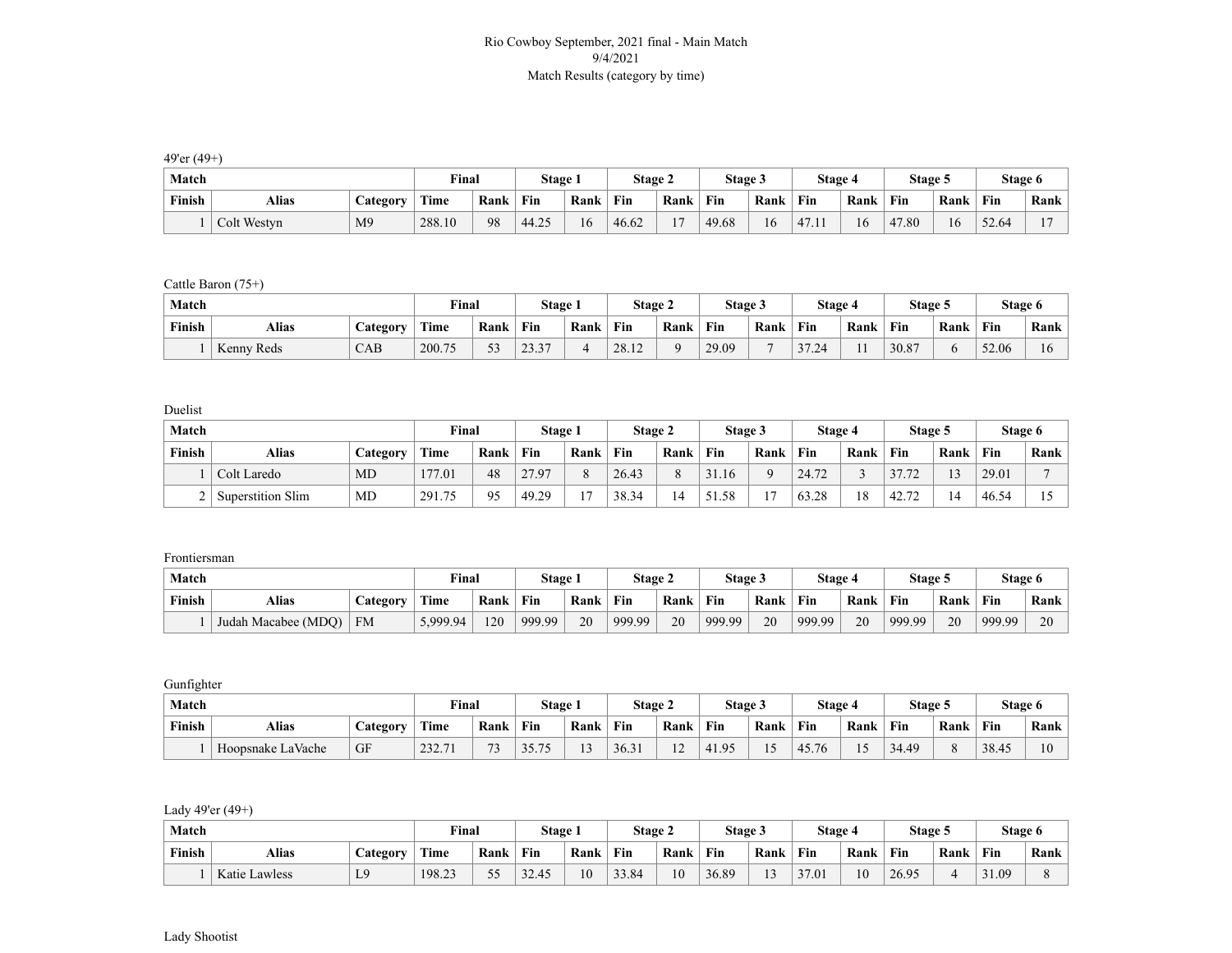| Match  |                 |          | Final  |      | Stage 1 |      | Stage 2 |      | Stage 3 |      | Stage 4 |      | Stage 5 |      | Stage 6 |      |
|--------|-----------------|----------|--------|------|---------|------|---------|------|---------|------|---------|------|---------|------|---------|------|
| Finish | Alias           | Category | Time   | Rank | Fin     | Rank | Fin     | Rank | Fin     | Rank | Fin     | Rank | Fin     | Rank | Fin     | Rank |
|        | Etta Mae        | LH       | 161.87 | 30   | 22.37   |      | 24.92   |      | 23.75   | 4    | 29.82   |      | 35.15   | 10   | 25.86   |      |
|        | Claudia Feather | LH       | 197.79 |      | 23.52   |      | 26.26   |      | 25.15   |      | 32.81   |      | 46.49   |      | 43.56   |      |

Lady Silver Senior (65+)

| Match  |                          |                 | $\nabla$ inal |      | Stage 1 |      | Stage 2 |      | Stage 3 |      | Stage 4 |      | Stage 5                           |      | Stage 6 |      |
|--------|--------------------------|-----------------|---------------|------|---------|------|---------|------|---------|------|---------|------|-----------------------------------|------|---------|------|
| Finish | Alias<br><b>Category</b> |                 | Time          | Rank | Fin     | Rank | Fin     | Rank | Fin     | Rank | Fin     | Rank | Fin                               | Rank | Fin     | Rank |
|        | <b>Sassy Dancer</b>      | <b>TTT</b><br>ு | 136.79        | 19   | 26.92   |      | 19.95   |      | 18.63   |      | 26.80   |      | $\sim$<br>10 <sup>°</sup><br>10.2 |      | 26.22   |      |

Lady Wrangler (36+)

| Match  |                          |    | Final  |      | Stage 1 |      | Stage 2 |      | <b>Stage 3</b> |      | Stage 4 |                | Stage 5 |                |       | Stage 6 |
|--------|--------------------------|----|--------|------|---------|------|---------|------|----------------|------|---------|----------------|---------|----------------|-------|---------|
| Finish | Alias<br><b>Category</b> |    | Time   | Rank | Fin     | Rank | Fin     | Rank | Fin            | Rank | Fin     | Rank           | Fin     | Rank           | Fin   | Rank    |
|        | Katie Rose               | LW | 365.10 | 110  | 54.60   | 18   | 56.56   | 10   | 63.29          | 19   | 59.35   | $\overline{ }$ | 67.26   | 1 <sub>Q</sub> | 64.04 | 18      |

Men Shootist

| Match  |                    |           | Final       |                   | Stage 1 |      | Stage 2 |      | Stage 3 |               | Stage 4 |      | Stage 5 |      |       | Stage 6 |
|--------|--------------------|-----------|-------------|-------------------|---------|------|---------|------|---------|---------------|---------|------|---------|------|-------|---------|
| Finish | Alias              | Category  | <b>Time</b> | Rank              | Fin     | Rank | Fin     | Rank | Fin     | Rank          | Fin     | Rank | Fin     | Rank | Fin   | Rank    |
|        | Reverend Ledslinga | <b>SH</b> | 110.94      |                   | 17.73   |      | 16.60   |      | 19.67   | $\mathcal{L}$ | 19.58   |      | 18.52   |      | 18.84 |         |
|        | Leadfinger         | <b>SH</b> | 131.69      | $\mathbf{\Omega}$ | 16.01   |      | 21.68   |      | 20.74   |               | 25.96   |      | 18.56   |      | 28.74 |         |
|        | Hells Comin        | <b>SH</b> | 172.85      | 37                | 26.92   |      | 17.13   |      | 25.20   | 6             | 21.74   |      | 54.60   |      | 27.26 |         |

Senior (60+)

| Match  |                 |                 | Final       |      | Stage 1 |      | Stage 2 |      | Stage 3 |      | Stage . |      | Stage 5 |      | Stage 6 |        |
|--------|-----------------|-----------------|-------------|------|---------|------|---------|------|---------|------|---------|------|---------|------|---------|--------|
| Finish | Alias           | <b>Category</b> | <b>Time</b> | Rank | Fin     | Rank | Fin     | Rank | Fin     | Rank | Fin     | Rank | Fin     | Rank | Fin     | Rank   |
|        | Paca McMasteers | MS              | 242.82      | 80   | 37.54   | 14   | 44.69   |      | 40.45   | 14   | 44.81   |      | 35.86   |      | 39.47   | $\sim$ |

Senior Duelist (60+)

| Match  |                |           | Final       |      | Stage 1 |                         | Stage 2 |                | Stage 3 |      | Stage 4 |          | Stage 5     |      | Stage 6 |      |
|--------|----------------|-----------|-------------|------|---------|-------------------------|---------|----------------|---------|------|---------|----------|-------------|------|---------|------|
| Finish | Alias          | Category  | <b>Time</b> | Rank | Fin     | Rank                    | Fin     | Rank           | Fin     | Rank | Fin     | Rank     | Fin         | Rank | Fin     | Rank |
|        | Frank Stilwell | <b>SD</b> | 192.37      | 52   | 35.01   | 12                      | 26.36   | $\overline{ }$ | 30.78   | 8    | 41.49   | 13       | 1.30<br>31. | -    | 27.43   |      |
|        | Windy City Red | <b>SD</b> | 210.02      | 63   | 37.67   | $\overline{\mathbf{S}}$ | 34.34   |                | 35.84   | 11   | 30.73   | $\Omega$ | 30.12       |      | 41.32   |      |
|        | Cpl. Quayne    | <b>SD</b> | 220.67      | 71   | 34.22   |                         | 36.49   |                | 35.95   | 12   | 38.53   | 12       | 77<br>36.7  |      | 38.71   |      |